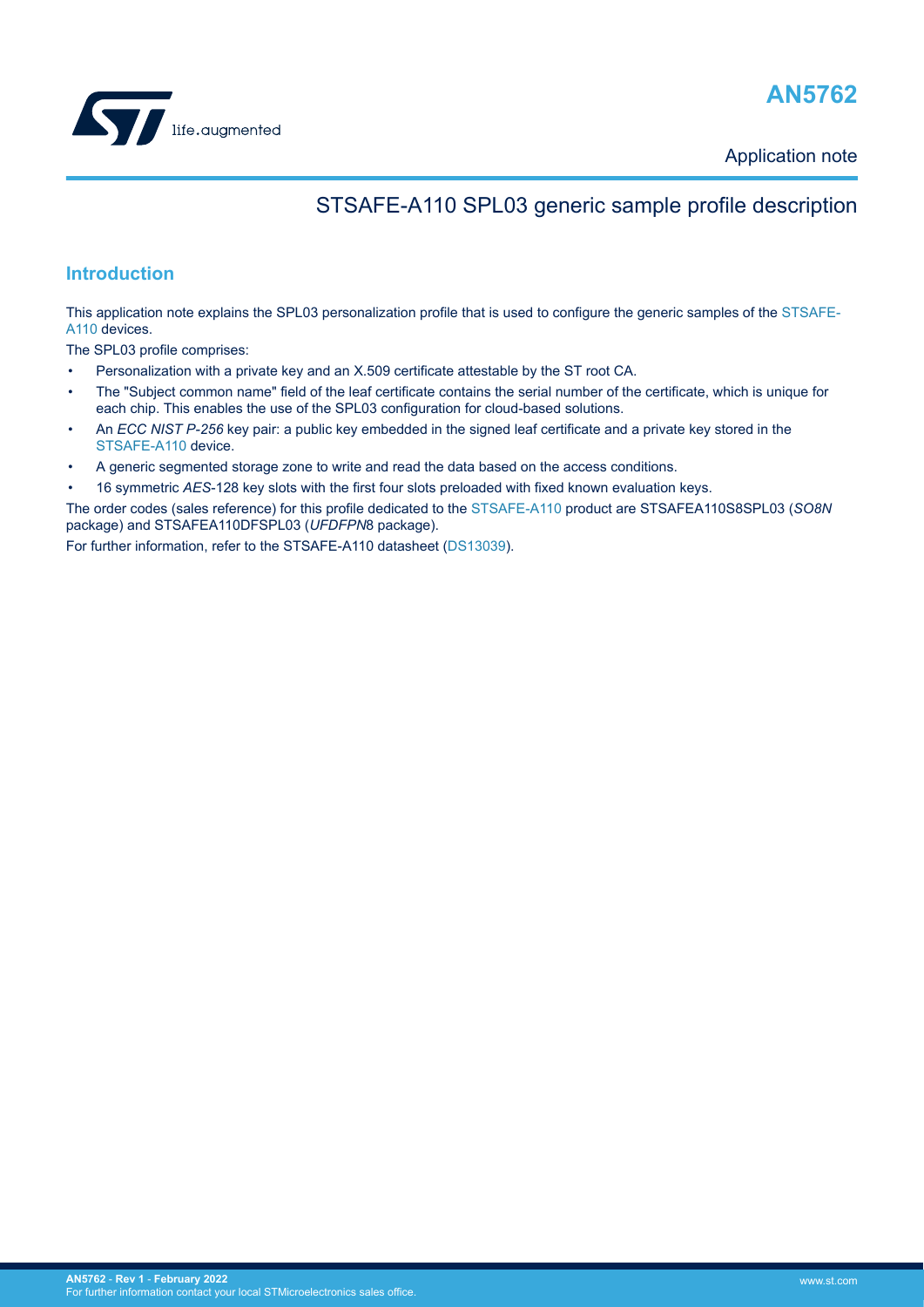<span id="page-1-0"></span>

## **1 STSAFE-A110 public key infrastructure (PKI)**

The following figure illustrates the [STSAFE-A110](https://www.st.com/en/product/stsafe-a110?ecmp=tt9470_gl_link_feb2019&rt=an&id=AN5762) public key infrastructure (PKI).

The first level of the PKI is a self-signed root certificate owned by the STMicroelectronics CA, with its dedicated key pair:

- a public key issued by a CA (CA PubK)
- a private key issued by a CA (CA PrivK).

This generic ST CA certificate is available on the [STSAFE-A110](https://www.st.com/en/product/stsafe-a110?ecmp=tt9470_gl_link_feb2019&rt=an&id=AN5762) web page (Tools & Software tab) and in [Section 1.1 STM STSAFE-A PROD CA 01 certificate.](#page-2-0)

Each [STSAFE-A110](https://www.st.com/en/product/stsafe-a110?ecmp=tt9470_gl_link_feb2019&rt=an&id=AN5762) contains a specific private key (PrivK) and a leaf certificate containing a serial number and a public key (PubK) corresponding to the private key. This leaf certificate is signed by the private key (CA PrivK) of the generic ST CA certificate.

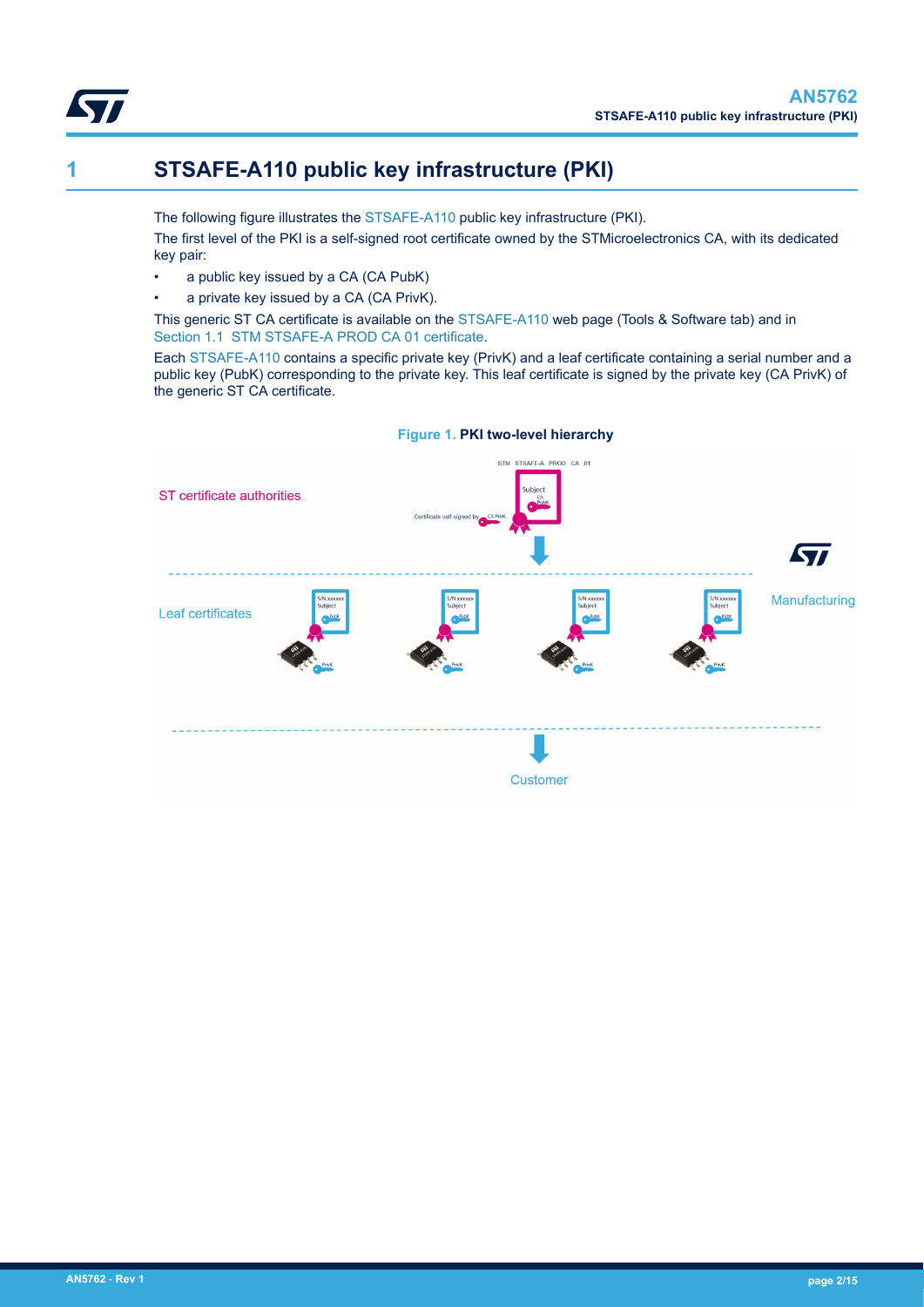<span id="page-2-0"></span>

## **1.1 STM STSAFE-A PROD CA 01 certificate**

The STM STSAFE-A PROD CA 01 key-pair is based on NIST P-256 elliptic curves. STMicroelectronics uses the private key to sign the leaf certificate.

The content of the self-signed certificate is available below and on the [STSAFE-A110](https://www.st.com/en/product/stsafe-a110?ecmp=tt9470_gl_link_feb2019&rt=an&id=AN5762) web page.

#### **Table 1. Self-signed certificate value**

| <b>Parameter</b>        |                   | <b>Value</b>                                                    |  |  |
|-------------------------|-------------------|-----------------------------------------------------------------|--|--|
| <b>Version</b>          |                   | V <sub>3</sub>                                                  |  |  |
| <b>Serial number</b>    |                   | 1                                                               |  |  |
| Signature algorithm     |                   | ECDSA-with-SHA256                                               |  |  |
| <b>Issuer</b>           | Country name      | <b>NL</b>                                                       |  |  |
|                         | Organization name | STMicroelectronics nv                                           |  |  |
|                         | Common name       | STM STSAFE-A PROD CA 01                                         |  |  |
| <b>Validity</b>         | Not before        | 27 July 2018                                                    |  |  |
|                         | Not after         | 27 July 2048 (not before + 30 years)                            |  |  |
|                         | Country name      | <b>NL</b>                                                       |  |  |
| <b>Subject</b>          | Organization name | STMicroelectronics nv                                           |  |  |
|                         | Common name       | STM STSAFE-A PROD CA 01                                         |  |  |
| Subject public key info |                   | <b>NIST P-256</b>                                               |  |  |
|                         | EC public key     | Uncompressed encoding (both X and Y coordinates are<br>present) |  |  |

The following certificates are the DER encoded or PEM encoded self-signed X.509 certificates. They are available for download on the [STSAFE-A110](https://www.st.com/en/product/stsafe-a110?ecmp=tt9470_gl_link_feb2019&rt=an&id=AN5762) web page.

#### **DER encoded certificate**

```
308201A030820146A003020102020101300A06082A8648CE3D040302304F310B3009060355040613024E4
C311E301C060355040A0C1553544D6963726F656C656374726F6E696373206E763120301E06035504030C
1753544D205354534146452D412050524F44204341203031301E170D3138303732373030303030305A170
D3438303732373030303030305A304F310B3009060355040613024E4C311E301C060355040A0C1553544D
6963726F656C656374726F6E696373206E763120301E06035504030C1753544D205354534146452D41205
0524F442043412030313059301306072A8648CE3D020106082A8648CE3D0301070342000482194F26CCA3
6E0E82195CE66658EC64A466922F58C9E64B5DE1A29E7F39863D042692E4C8AC79F96D2FED52774D52819
539F21F3ECD1938F83D70AEE09CCD8DA3133011300F0603551D130101FF040530030101FF300A06082A86
48CE3D040302034800304502206EE5433247AC7234FC9D175AA51E83276901ADEC1F005E371F40734DE38
CC52E022100B1D9516AAD9A3E86D22B8E3B3BD0146FABB9B922F0452634FE927FF5D636CD90
(420 bytes)
```
#### **PEM encoded certificate**

```
-----BEGIN CERTIFICATE-----
```
MIIBoDCCAUagAwIBAgIBATAKBggqhkjOPQQDAjBPMQswCQYDVQQGEwJOTDEeMBwGA1UECgwVU1RNaWNyb2VsZ WN0cm9uaWNzIG52MSAwHgYDVQQDDBdTVE0gU1RTQUZFLUEgUFJPRCBDQSAwMTAeFw0xODA3MjcwMDAwMDBaFw 00ODA3MjcwMDAwMDBaME8xCzAJBgNVBAYTAk5MMR4wHAYDVQQKDBVTVE1pY3JvZWxlY3Ryb25pY3MgbnYxIDA eBgNVBAMMF1NUTSBTVFNBRkUtQSBQUk9EIENBIDAxMFkwEwYHKoZIzj0CAQYIKoZIzj0DAQcDQgAEghlPJsyj bg6CGVzmZljsZKRmki9YyeZLXeGinn85hj0EJpLkyKx5+W0v7VJ3TVKBlTnyHz7NGTj4PXCu4JzNjaMTMBEwD wYDVR0TAQH/BAUwAwEB/zAKBggqhkjOPQQDAgNIADBFAiBu5UMyR6xyNPydF1qlHoMnaQGt7B8AXjcfQHNN44 zFLgIhALHZUWqtmj6G0iuOOzvQFG+rubki8EUmNP6Sf/XWNs2Q

```
--END CERTIFICATE--
```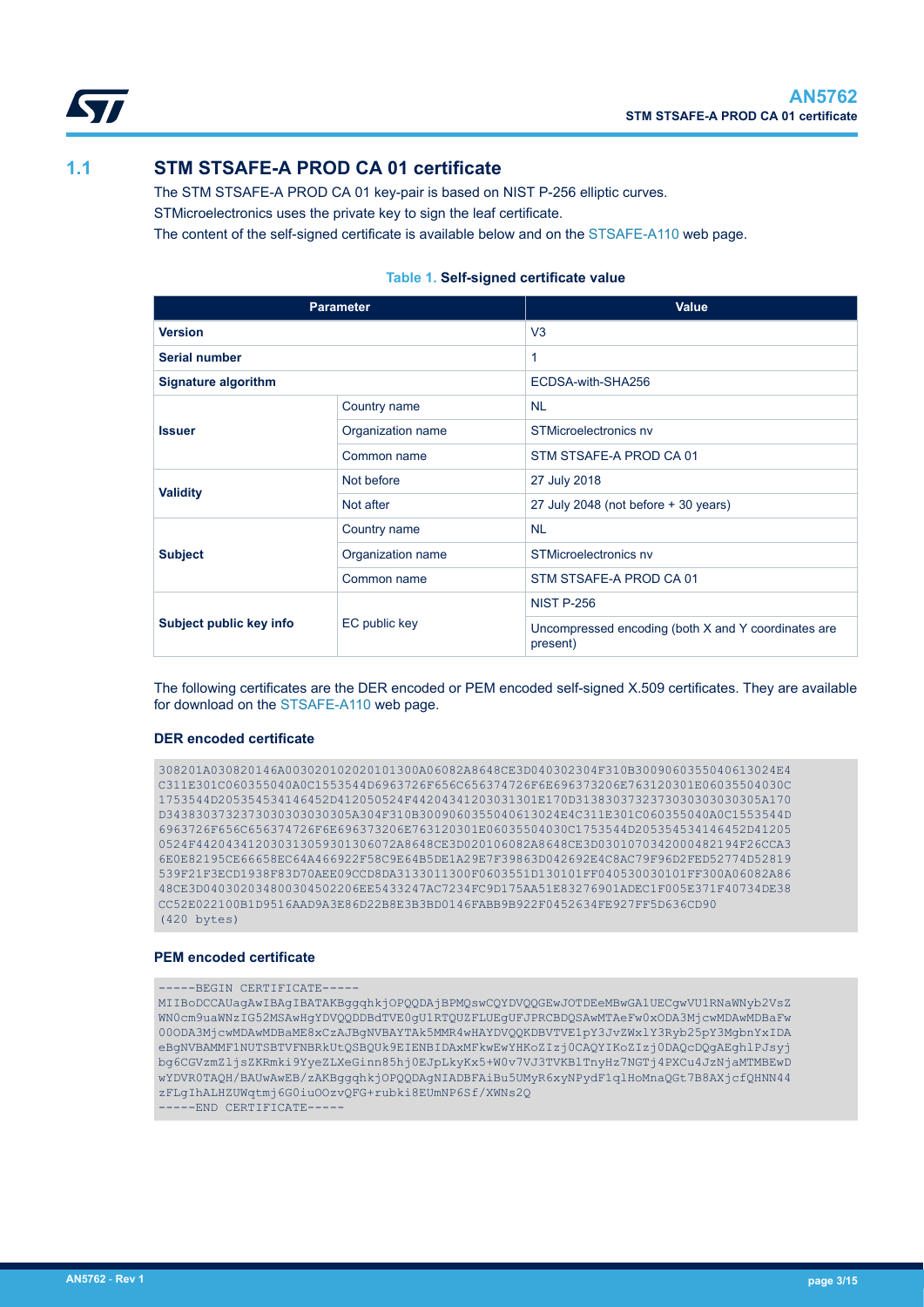<span id="page-3-0"></span>

## **1.2 Leaf certificate**

The STSAFE-A leaf key pair is based on the NIST P-256 elliptic curves.

Each [STSAFE-A110](https://www.st.com/en/product/stsafe-a110?ecmp=tt9470_gl_link_feb2019&rt=an&id=AN5762) SPL03 device is associated to a unique distinct leaf key pair.

The leaf certificate is signed by the STM STSAFE-A PROD CA 01 private key (see [Section 1.1 STM STSAFE-A](#page-2-0) [PROD CA 01 certificate\)](#page-2-0). It is written during the personalization in zone 0 of the data partition as a DER-encoded X.509 certificate (see [Table 5. Zone access conditions](#page-6-0)) with the following content:

*Note: This leaf certificate is stored in a non-erasable partition of the user data memory. Customers who generate their own certificates can store them in another section of the data storage.*

| <b>Parameter</b>                                     |                                  | Value                                                                                   |  |  |
|------------------------------------------------------|----------------------------------|-----------------------------------------------------------------------------------------|--|--|
| <b>Version</b>                                       |                                  | V <sub>3</sub>                                                                          |  |  |
| Unique serial number as read from the chip           |                                  | 11 bytes with the following format                                                      |  |  |
|                                                      |                                  | $0 \times 0209$ (constant)                                                              |  |  |
|                                                      |                                  | Unique number (7 bytes), different for every chip                                       |  |  |
|                                                      |                                  | Trailer (2 bytes)                                                                       |  |  |
|                                                      |                                  | Product ID (same as read from chip)                                                     |  |  |
| <b>Signature algorithm</b>                           |                                  | ECDSA-with-SHA256 (OID = 1.2.840.10045.4.3.2)                                           |  |  |
| <b>Issuer</b> (same order and                        | Country name                     | <b>NL</b>                                                                               |  |  |
| format as in STM STSAFE-<br>A PROD CA 01 self-signed | Organization name <sup>(1)</sup> | STMicroelectronics nv                                                                   |  |  |
| certificate)                                         | Common name                      | STM STSAFE-A PROD CA 01                                                                 |  |  |
| <b>Validity</b>                                      | Not before                       | date/time at generation of the leaf certificate                                         |  |  |
|                                                      | Not after                        | Not before + 30 years                                                                   |  |  |
|                                                      | Country name                     | <b>FR</b>                                                                               |  |  |
| <b>Subject</b>                                       | Organization name                | $STMicroelectronics(1)$                                                                 |  |  |
|                                                      | Common name                      | eval <sub>3</sub> – Unique serial number, for example<br>"eval3-0209A0949081D4C16B0139" |  |  |
| Subject public key info                              | EC public key                    | <b>NIST P-256</b>                                                                       |  |  |
|                                                      |                                  | Uncompressed encoding (both X and Y coordinates are present)                            |  |  |

#### **Table 2. DER-encoded X.509 certificate value**

*1. Refer to the warning below.*

**Warning:** *The SPL03 profile is a generic configuration profile. Subject 'organization name' is the same in all parts, and all these generic parts can only be distinguished with their serial number. We expect customers who intend to use SPL03 samples for production purposes to regenerate their own leaf certificates filled with their own information in the subject section, or to keep a clear tracking of the serial numbers of their parts. STMicroelectronics recommends defining and ordering parts personalized with customer information and customization. This option is available for any order of at least 5000 parts. Contact your local STMicroelectronics sales office.*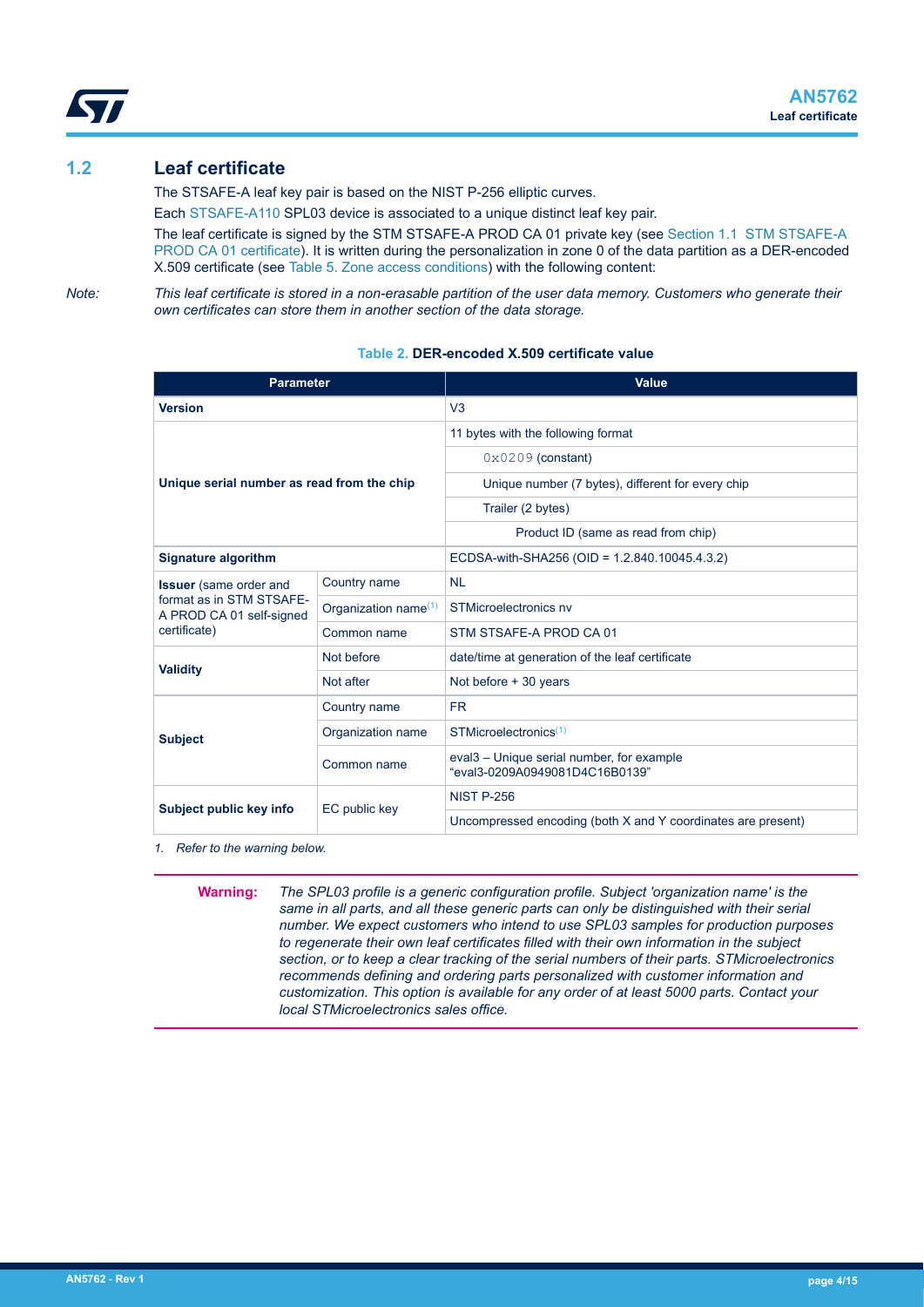<span id="page-4-0"></span>

## **2 SPL03 private key table**

An [STSAFE-A110](https://www.st.com/en/product/stsafe-a110?ecmp=tt9470_gl_link_feb2019&rt=an&id=AN5762) chip has a private key table that contains two static slots in EEPROM (slot 0 and slot 1) and one ephemeral slot in RAM (slot 255).

Each slot is capable of storing a private key with any of the domain parameters that are supported by the [STSAFE-A110.](https://www.st.com/en/product/stsafe-a110?ecmp=tt9470_gl_link_feb2019&rt=an&id=AN5762)

The SPL03 [STSAFE-A110](https://www.st.com/en/product/stsafe-a110?ecmp=tt9470_gl_link_feb2019&rt=an&id=AN5762) chips are delivered with slot 0 populated, and slot 1 empty and ready for use.

### **2.1 Static slot 0 configuration**

The private key of the leaf key pair (see [Section 1.2 Leaf certificate\)](#page-3-0) is written in slot 0, which is not erasable. The curve ID for this key-pair is NIST P-256.

The private key stored in slot 0 (PrivK) allows a signature generation on receipt of a message digest (using the *GENERATE SIGNATURE* command). This key cannot be used for key establishment using the *ESTABLISH KEY* command.

*Note: The public key, also called PubK, associated with PrivK is stored inside the leaf certificate stored in zone 0*

## **2.2 Static slot 1 configuration**

The curve ID selected for this slot 1 must be one of the following allowed curves:

- NIST P-256;
- NIST P-384;
- BRAINPOOL P-256;
- BRAINPOOL P-384.

The private key stored in slot 1 allows:

- Signature generation on receipt of a message digest (using the *GENERATE SIGNATURE* command)
- Key establishment using the *ESTABLISH KEY* command.

At slot 1 key creation, it is possible to dedicate the key usage to signature generation, key establishment, or both.

*Note: When a new key pair is generated in slot 1, the STSAFE-A110 responds only with the public key part of the key pair. One can build a certificate over this key pair, and then store it to the STSAFE-A110's data partition zone 1 or any other zone, depending on the certificate size. Once signed by the right certificate authorities, the obtained certificate provides another way to authenticate the device, thus allowing the renewal of the leaf certificate stored in zone 0.*

### **2.3 Ephemeral slot 255 configuration**

Slot 255 can hold an ephemeral key which can be used only once for key establishment. The private key stored in slot 255 is generated using the *GENERATE KEY* command.

The curve ID selected for this slot 255 must be one of the following allowed curves:

- NIST P-256
- NIST P-384
- BRAINPOOL P-256
- BRAINPOOL P-384.

The private key stored in slot 255 allows key establishment using the *ESTABLISH KEY* command. During key generation, it is possible to change the access conditions to slot 255 to restrict its usage.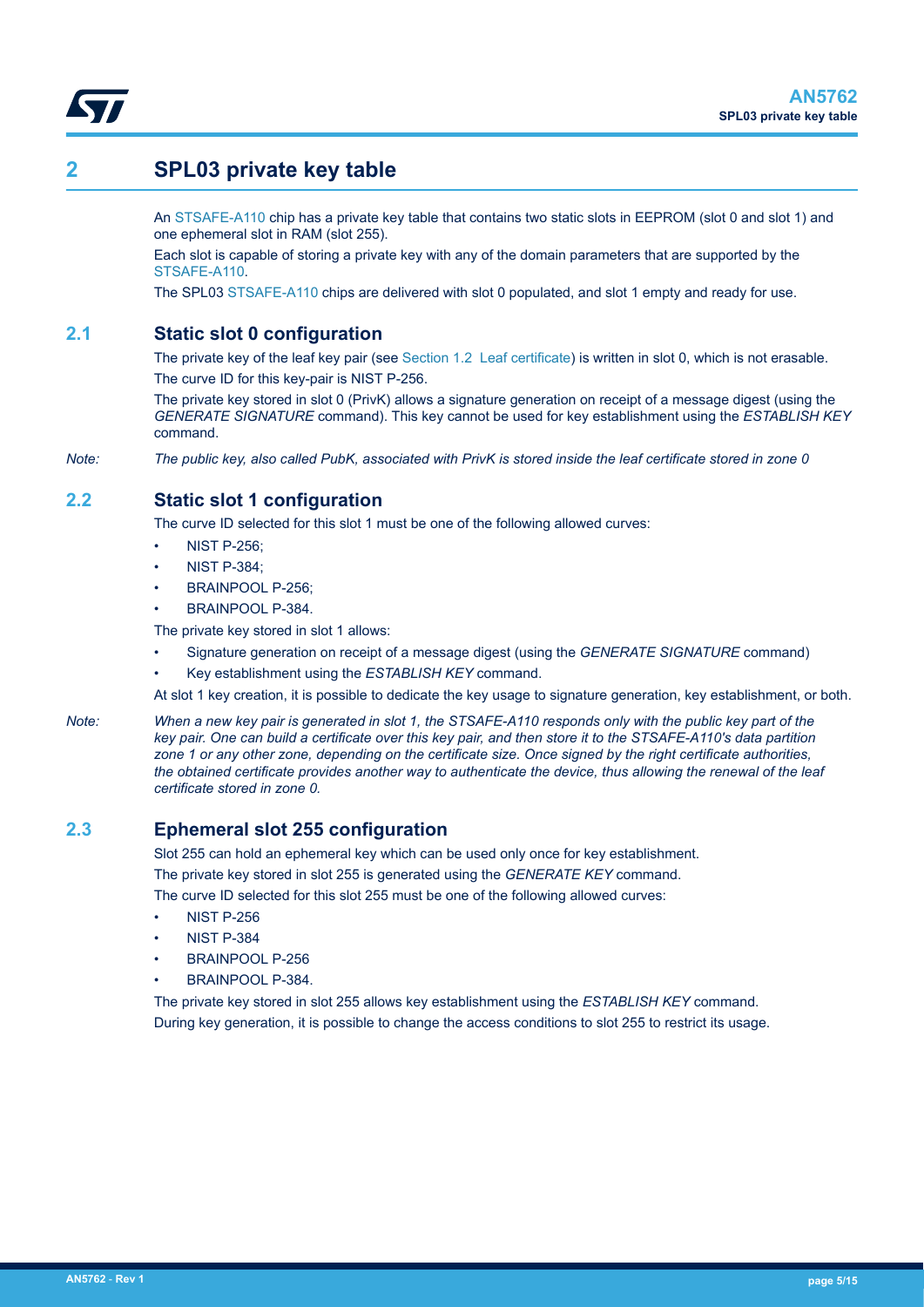

<span id="page-5-0"></span>

# **3 SPL03 symmetric key functionality**

Sixteen (16) symmetric slots are defined during the configuration process. The first four slots are configured as described below, using the fixed key values from Table 4. Symmetric keys. The 12 remaining slots are empty and cannot be provisioned.

| Slot | Key type       | <b>Mode of operation</b> | Key usage           | <b>Parameters</b> | Key name      |
|------|----------------|--------------------------|---------------------|-------------------|---------------|
|      | <b>AES-128</b> | CCM <sup>*</sup>         | Encrypt/Decrypt     | $0000^{(1)}$      | KEY4TESTSYMM1 |
|      | <b>AES-128</b> | CCM <sup>*</sup>         | Encrypt/Decrypt     | $0480^{(2)}$      | KEY4TESTSYMM2 |
|      | <b>AES-128</b> | <b>ECB</b>               | Encrypt/Decrypt     | -                 | KEY4TESTSYMM3 |
|      | <b>AES-128</b> | C-MAC                    | Generate/Verify MAC | $04^{(3)}$        | KEY4TESTSYMM4 |

#### **Table 3. Symmetric key slot configuration**

*1. 0000 means: 00 = byte length of the authentication tag, 00 = no counter used.*

*2. 0480 means: 04 = byte length of the authentication tag, 80 = counter used (MSB=1), counter offset in nonce = 0 (7 LSBs).*

*3. 04 means: the minimum MAC size is 04 for Verify MAC. For Generate MAC, there is no minimum MAC size limitation.*

#### **Table 4. Symmetric keys**

| Key name      | Key value                        |
|---------------|----------------------------------|
| KEY4TESTSYMM1 | AABBCCDDEEFF01112233445566778899 |
| KEY4TESTSYMM2 | AABBCCDDEEFF02112233445566778899 |
| KEY4TESTSYMM3 | AABBCCDDEEFF03112233445566778899 |
| KEY4TESTSYMM4 | AABBCCDDEEFF04112233445566778899 |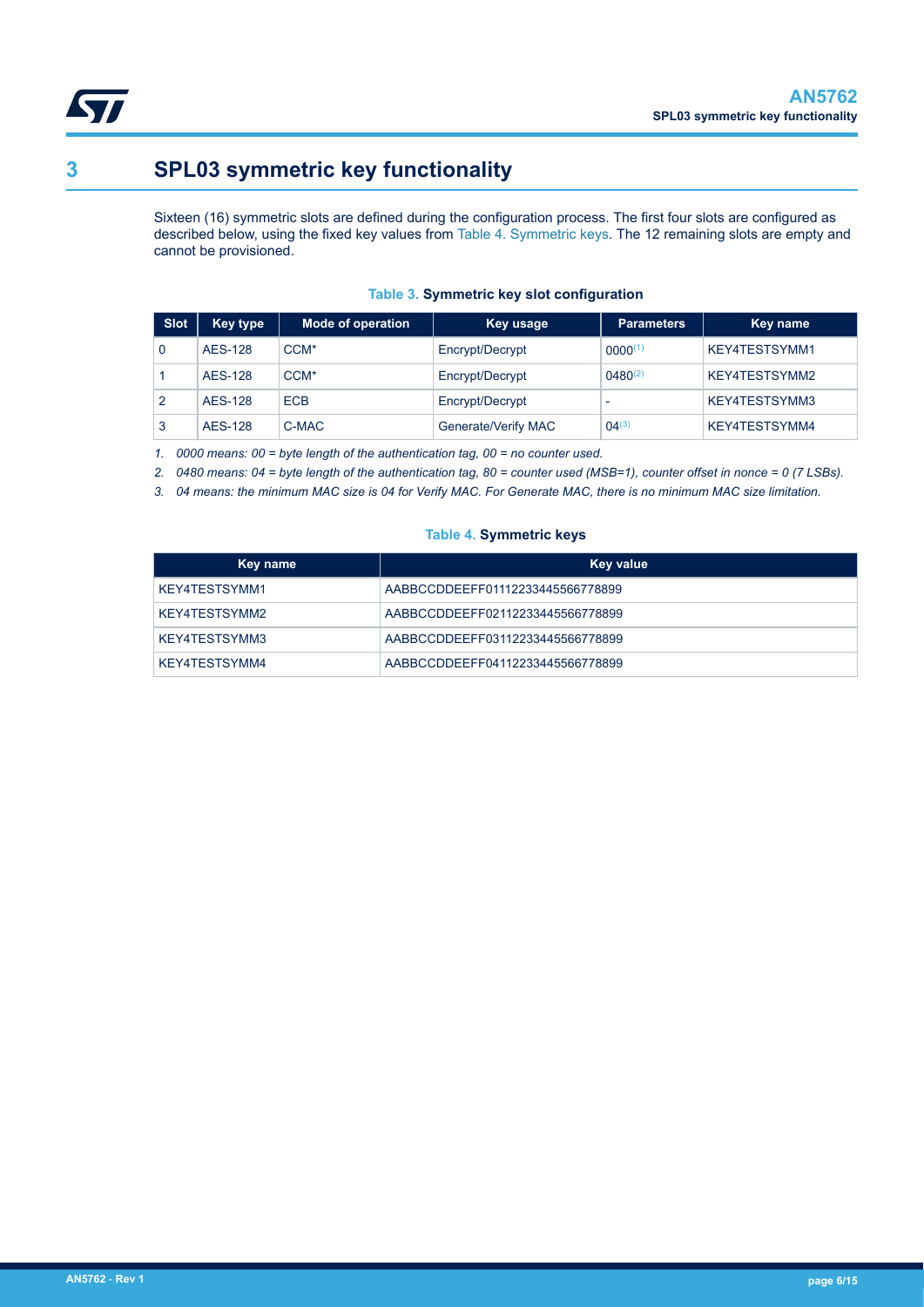<span id="page-6-0"></span>

# **4 SPL03 data partition configuration**

The NVM of the [STSAFE-A110](https://www.st.com/en/product/stsafe-a110?ecmp=tt9470_gl_link_feb2019&rt=an&id=AN5762) contains zones which can be accessible in read or write mode under certain conditions.

The table below describes these zones and their access conditions.

For more information on this principle and on the use of these zones, please read the [STSAFE-A110](https://www.st.com/en/product/stsafe-a110?ecmp=tt9470_gl_link_feb2019&rt=an&id=AN5762) user manual.

| Zone index     | One-way<br>decreasing<br>counter<br>presence<br>code and<br>initial value | <b>Data</b><br>segment<br>length in<br>bytes | <b>Read AC</b><br>change right<br>(1) | <b>Read AC</b> | <b>Update AC</b><br>change right<br>(1) | <b>Update AC</b> | <b>Comment</b>                                                                  |
|----------------|---------------------------------------------------------------------------|----------------------------------------------|---------------------------------------|----------------|-----------------------------------------|------------------|---------------------------------------------------------------------------------|
| $\Omega$       | False, -                                                                  | 1000                                         | False                                 | Always         | True <sup>(2)</sup>                     | <b>Never</b>     | Leaf<br>certificate                                                             |
| 1              | False, -                                                                  | 700                                          | False                                 | Always         | <b>True</b>                             | Always           | Can be used<br>to store<br>certificate<br>associated<br>with key pair<br>slot 1 |
| $\overline{2}$ | False, -                                                                  | 600                                          | False                                 | Always         | True                                    | Always           | $\overline{\phantom{a}}$                                                        |
| 3              | False, -                                                                  | 600                                          | False                                 | Always         | True                                    | Always           |                                                                                 |
| 4              | False, -                                                                  | 1696                                         | False                                 | Always         | <b>True</b>                             | Always           | $\blacksquare$                                                                  |
| 5              | True, 500.000                                                             | 64                                           | False                                 | Always         | <b>True</b>                             | Always           | Zone with<br>counter                                                            |
| 6              | True, 500.000                                                             | 64                                           | False                                 | Always         | True                                    | Always           | Zone with<br>counter                                                            |
| $\overline{7}$ | False, -                                                                  | 1578                                         | False                                 | Always         | True                                    | Always           |                                                                                 |

#### **Table 5. Zone access conditions**

*1. True means that it is possible to switch access condition from Always to Host for the defined zone. False means that it is not possible to change access condition for the defined zone.*

*2. The update AC for zone 0 cannot be changed, even if change right = true, because update AC = never.*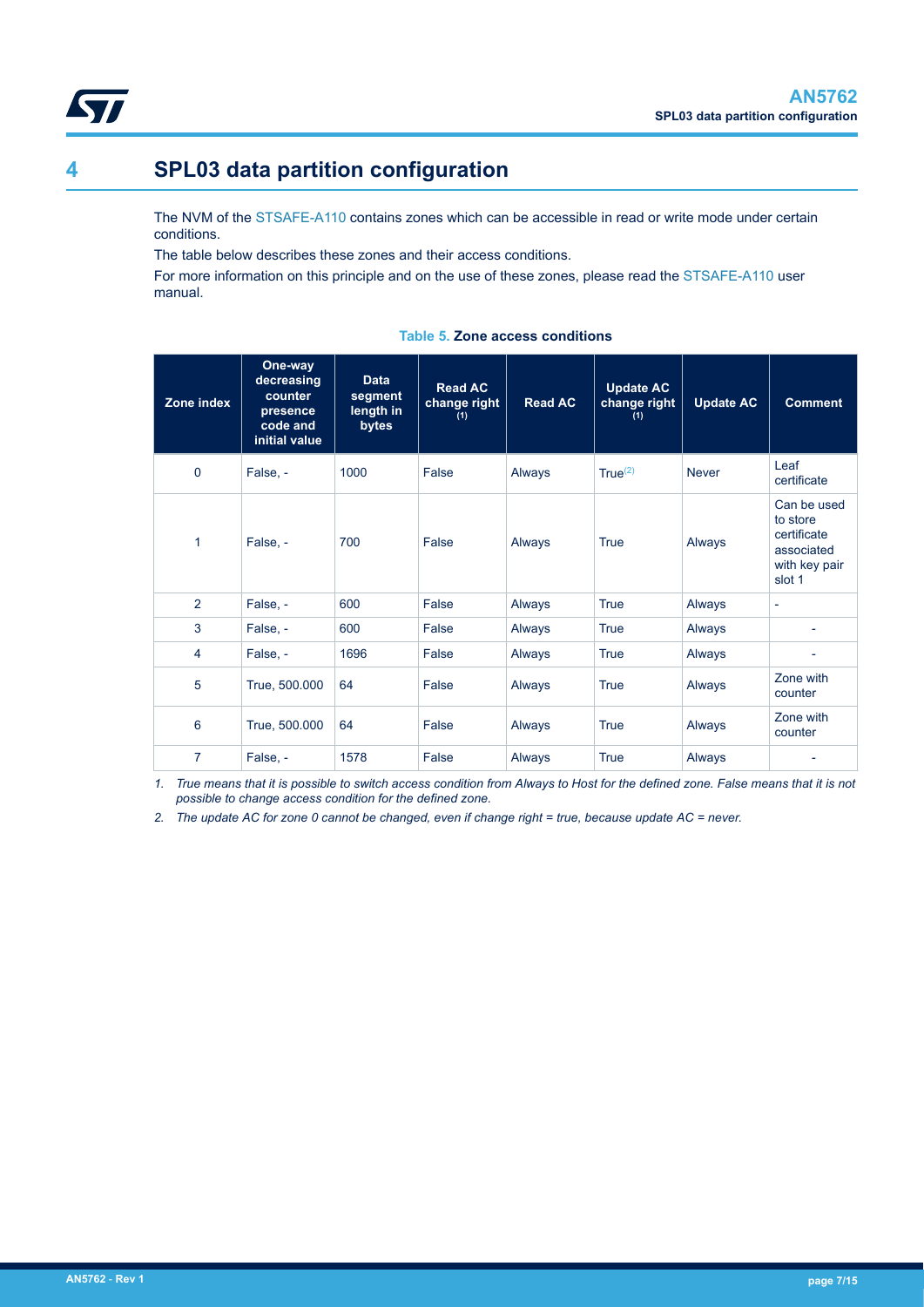<span id="page-7-0"></span>

# **5 Command authorization configuration**

The following figure describes the command authorization configuration.

### **Table 6. Command authorization configuration**

| <b>Command</b>             | Command access condition (AC) Encryption of command data Encryption of response data |            |            |
|----------------------------|--------------------------------------------------------------------------------------|------------|------------|
| Derive Key                 | Free                                                                                 | <b>No</b>  | <b>No</b>  |
| Generate MAC               | Host C-MAC                                                                           | <b>No</b>  | <b>No</b>  |
| <b>Verify MAC</b>          | Host C-MAC                                                                           | <b>No</b>  | <b>No</b>  |
| <b>Wrap Local Envelope</b> | Host C-MAC                                                                           | <b>Yes</b> | <b>No</b>  |
| Unwrap Local Envelope      | Host C-MAC                                                                           | <b>No</b>  | <b>Yes</b> |
| <b>Generate Signature</b>  | Free                                                                                 | <b>No</b>  | <b>No</b>  |
| <b>Establish Key</b>       | Host C-MAC                                                                           | <b>No</b>  | <b>Yes</b> |
| Encrypt                    | <b>Host C-MAC</b>                                                                    | <b>Yes</b> | <b>No</b>  |
| Decrypt                    | <b>Host C-MAC</b>                                                                    | <b>No</b>  | <b>Yes</b> |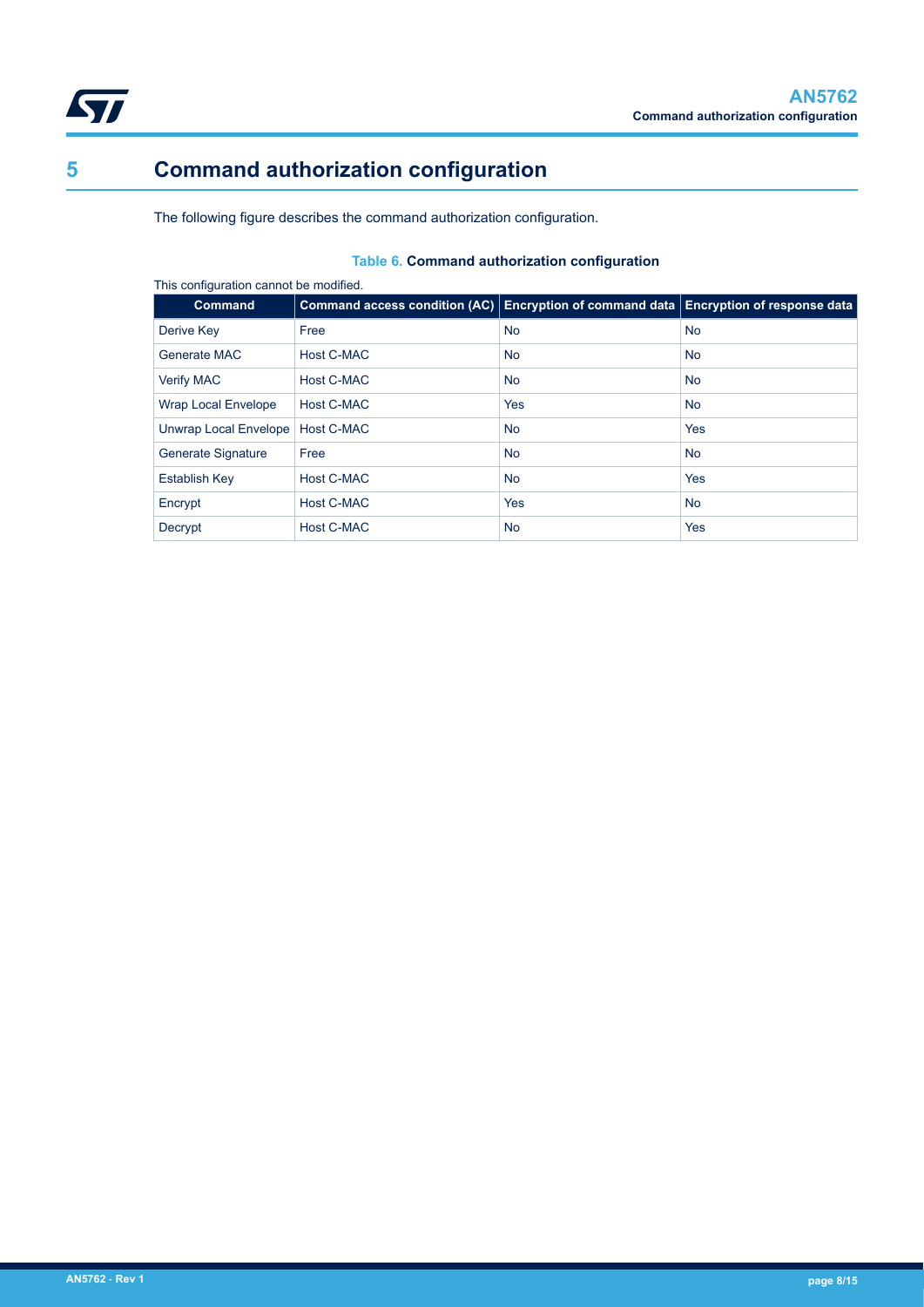<span id="page-8-0"></span>

# **6 SPL03 configuration parameters**

The following table describes the configuration of the keys and I² parameters of the [STSAFE-A110.](https://www.st.com/en/product/stsafe-a110?ecmp=tt9470_gl_link_feb2019&rt=an&id=AN5762)

#### **Table 7. STSAFE-A110 configuration data**

| <b>Attribute</b>               | STSAFE-A110 configuration                               |
|--------------------------------|---------------------------------------------------------|
| $I2C$ parameters               | $12C$ address: 0100000b (0x20) and standby mode enabled |
| Host key slot                  | Empty                                                   |
| Private key table              | 2 static slots and 1 ephemeral slot                     |
| Local envelope key slots $(1)$ | Empty                                                   |

*1. Two slots available and each slot can store either an AES 128 bit key or AES 256 bit key which can be used for wrapping and unwrapping of envelopes*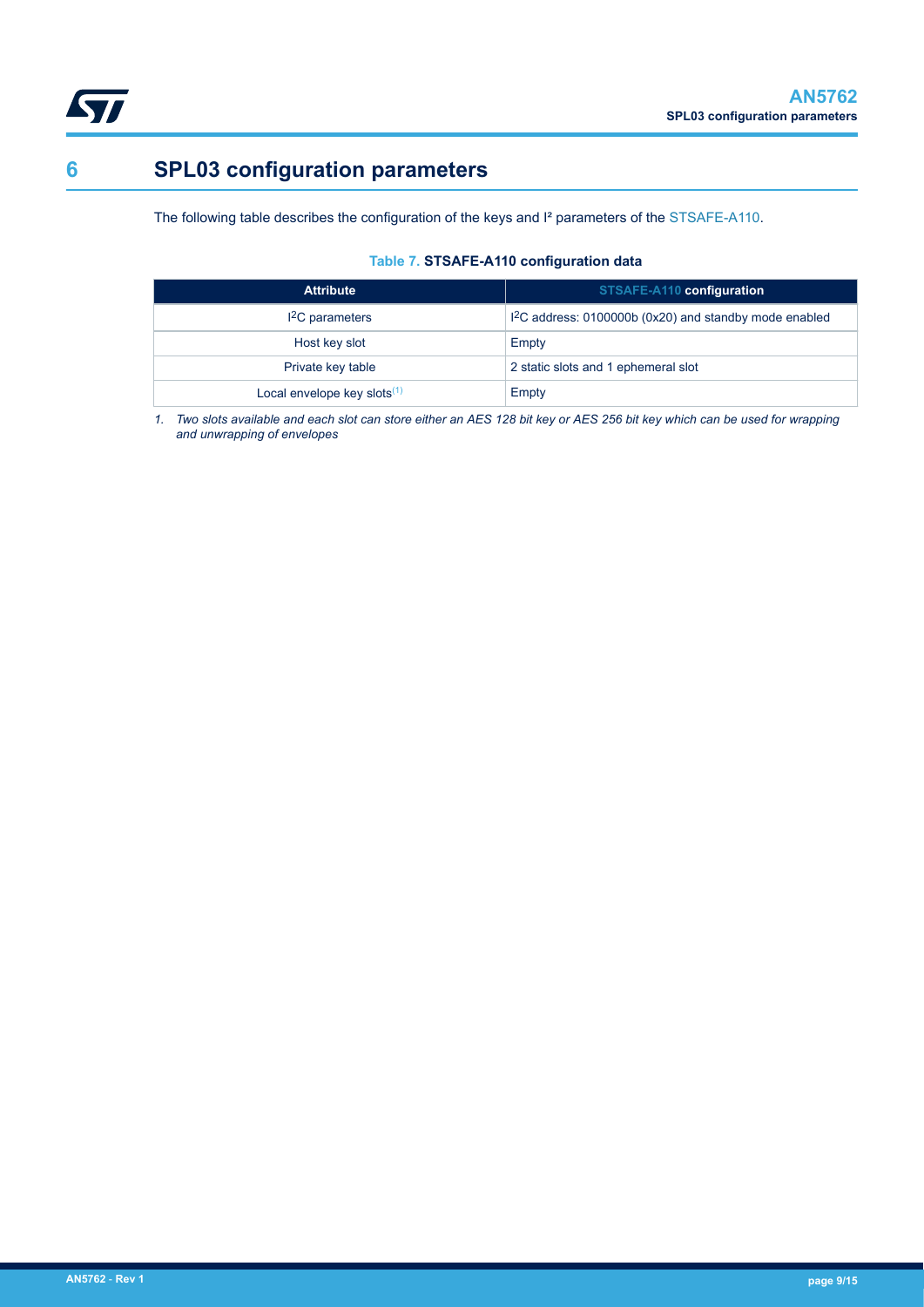<span id="page-9-0"></span>**Kyr** 

## **7 MAC sequence counter**

A host key can be specified in the host key slot (see [Section 6 SPL03 configuration parameters\)](#page-8-0) for the purpose of securing communication. It allows *[C-MAC](#page-11-0)* verification on commands and *[R-MAC](#page-11-0)* generation on responses. A counter is assigned to the use of this key. It is incremented with every C-MAC verification.

The counter has a maximum value of  $2^{21}$  – 1, which means that a maximum of 2 097 151 MAC operations are allowed with the [STSAFE-A110](https://www.st.com/en/product/stsafe-a110?ecmp=tt9470_gl_link_feb2019&rt=an&id=AN5762). This corresponds to approximately 190 uses of the host key per day for 30 years.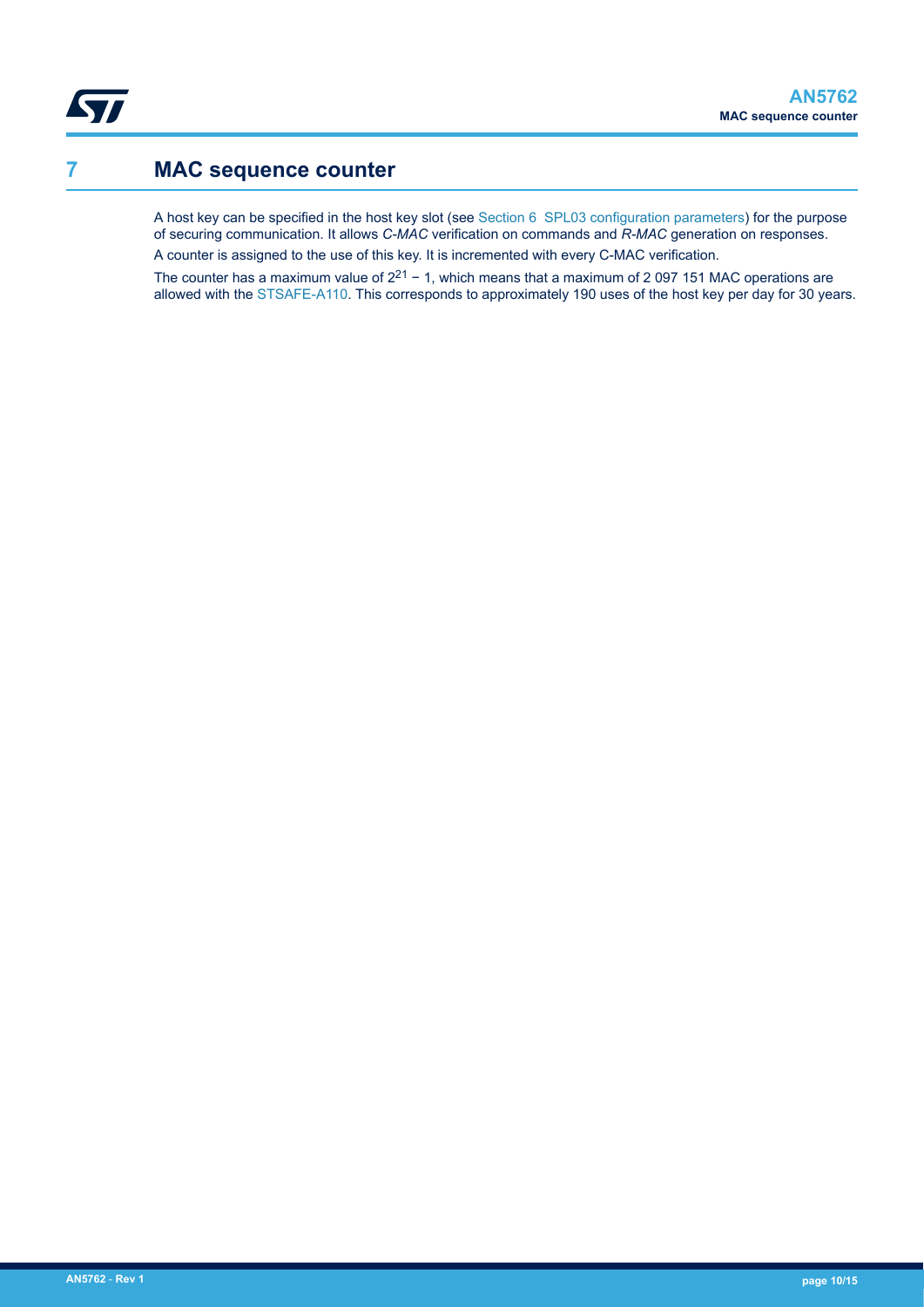# <span id="page-10-0"></span>**Revision history**

### **Table 8. Document revision history**

| <b>Date</b> | <b>Revision</b> | Changes          |
|-------------|-----------------|------------------|
| 07-Feb-2022 |                 | Initial release. |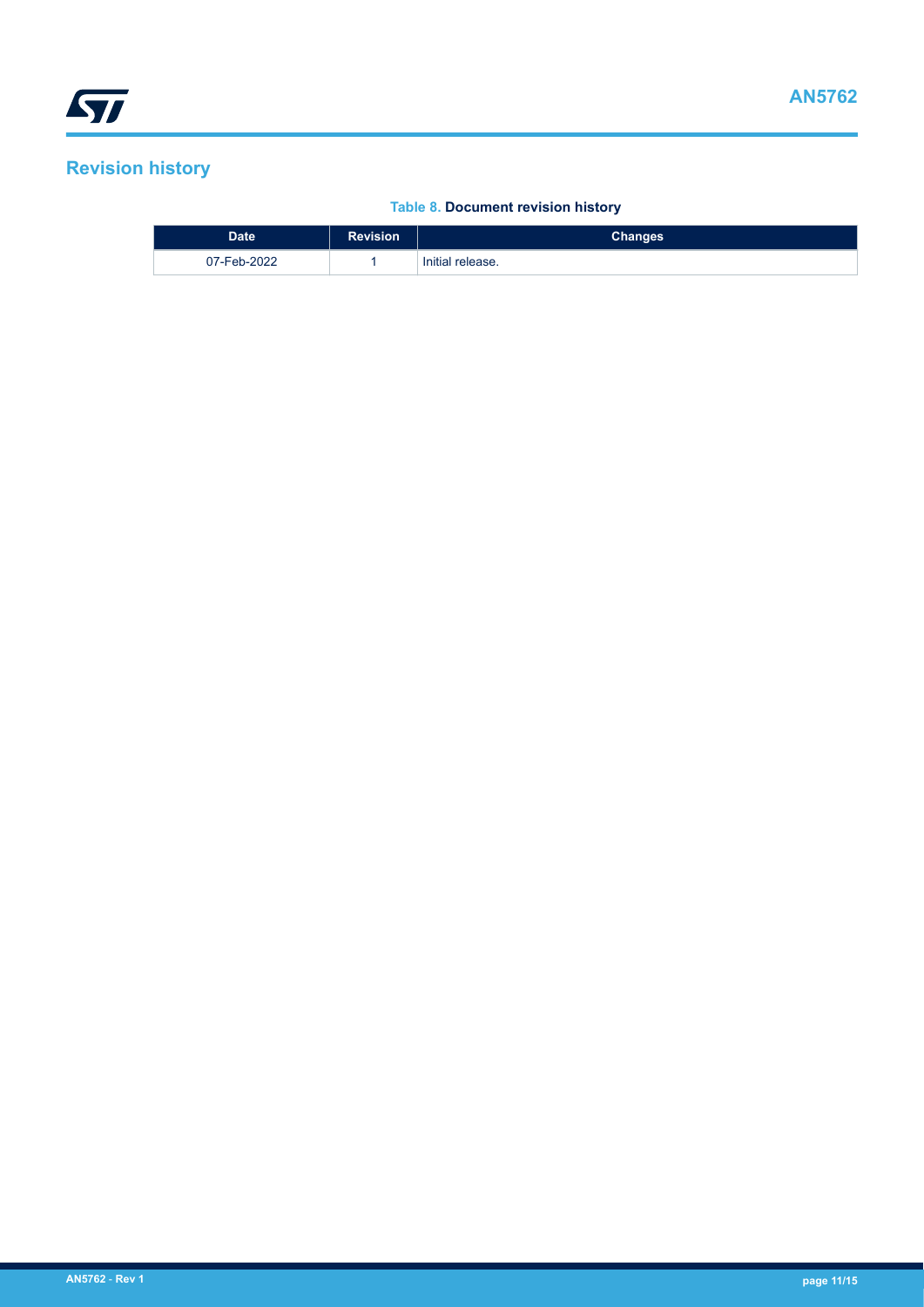<span id="page-11-0"></span>

### **Glossary**

**AC** Access condition

**AES** Advanced encryption standard

**CA** Certification Authority

**CCM** Counter with CBC-MAC (counter with cipherblock chaining message authentication code)

CCM as described in Annex B of [IEEE 802.15.4], IEEE, part 15.4: Wireless Medium Access Control (MAC) and Physical Layer (PHY) Specifications for Low-Rate Wireless Personal Area Networks, 2006

**C-MAC** Command MAC

**DER** Distinguished encoding rules

**EC** Elliptic curve

**ECB** FIPS SP800-38A electronics code book

[FIPS SP800-38A], Recommendation for Block Cipher Modes of Operation, December 2001

**ECC** Elliptic curve cryptography

**ECDSA** Elliptic curve digital signature algorithm

**EEPROM** Electrically erasable programmable readonly memory

**ID** Identifier

**MAC** Cipher-based message authentication code (cryptographic algorithm)

NIST special publication 800-38B – Recommendation for Block Cipher Modes of Operation: The CMAC Mode for Authentication, NIST, May 2005

**NIST** National Institute of Standards and Technology

**OID** Object identifier

**PEM** Privacy enhanced mail

**PKI** Public-key infrastructure

**RAM** Random access memory

**R-MAC** Response MAC

- **SO8N** Eight-lead small outline package narrow
- **ST** STMicroelectronics
- **UFDFPN** Ultra-thin profile, fine-pitch, dual-flat package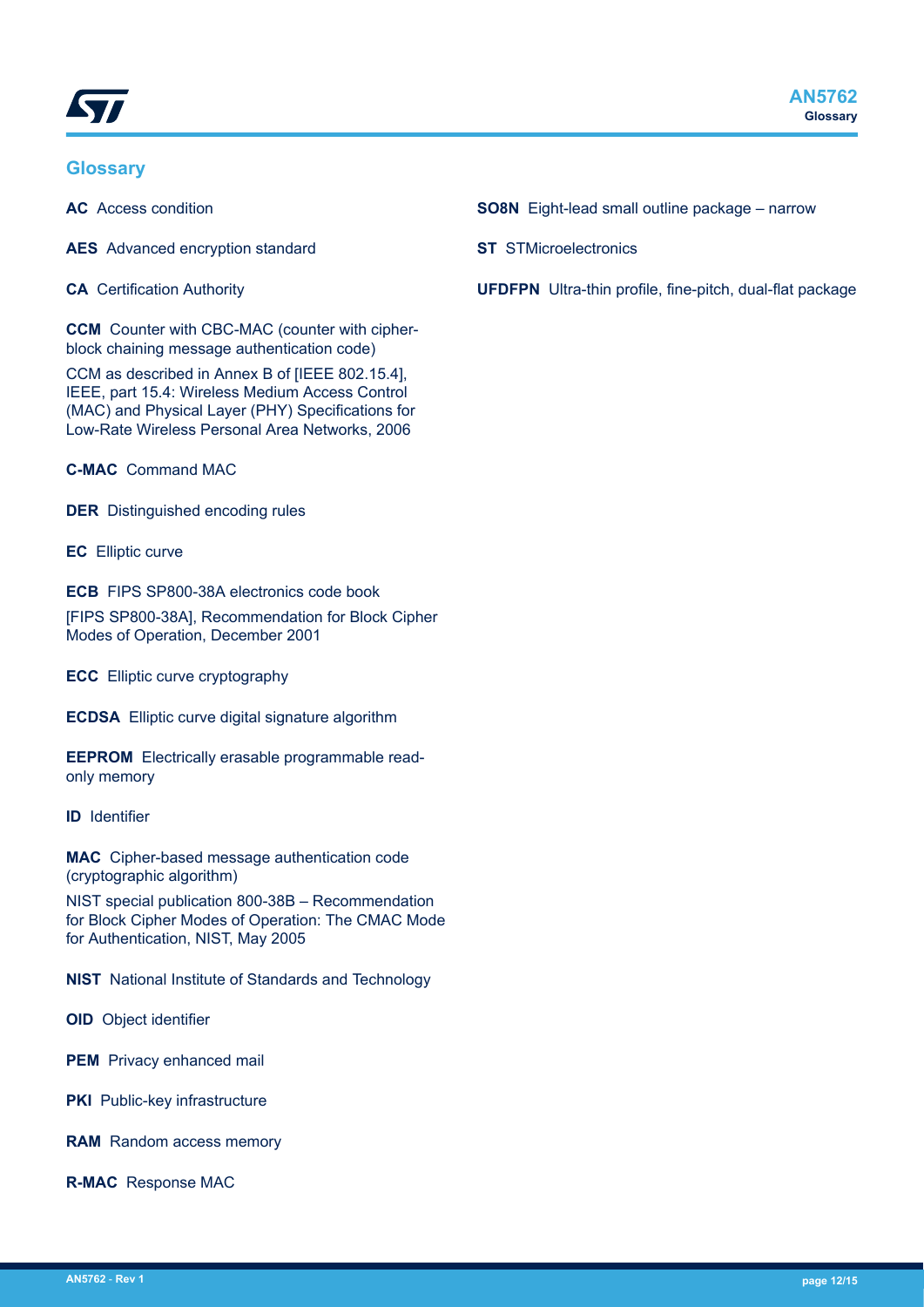

## **Contents**

| $\mathbf{1}$   |     |  |
|----------------|-----|--|
|                | 1.1 |  |
|                | 1.2 |  |
| $\overline{2}$ |     |  |
|                | 2.1 |  |
|                | 2.2 |  |
|                | 2.3 |  |
| $\mathbf{3}$   |     |  |
| 4              |     |  |
| 5              |     |  |
| 6              |     |  |
| $\overline{7}$ |     |  |
|                |     |  |
|                |     |  |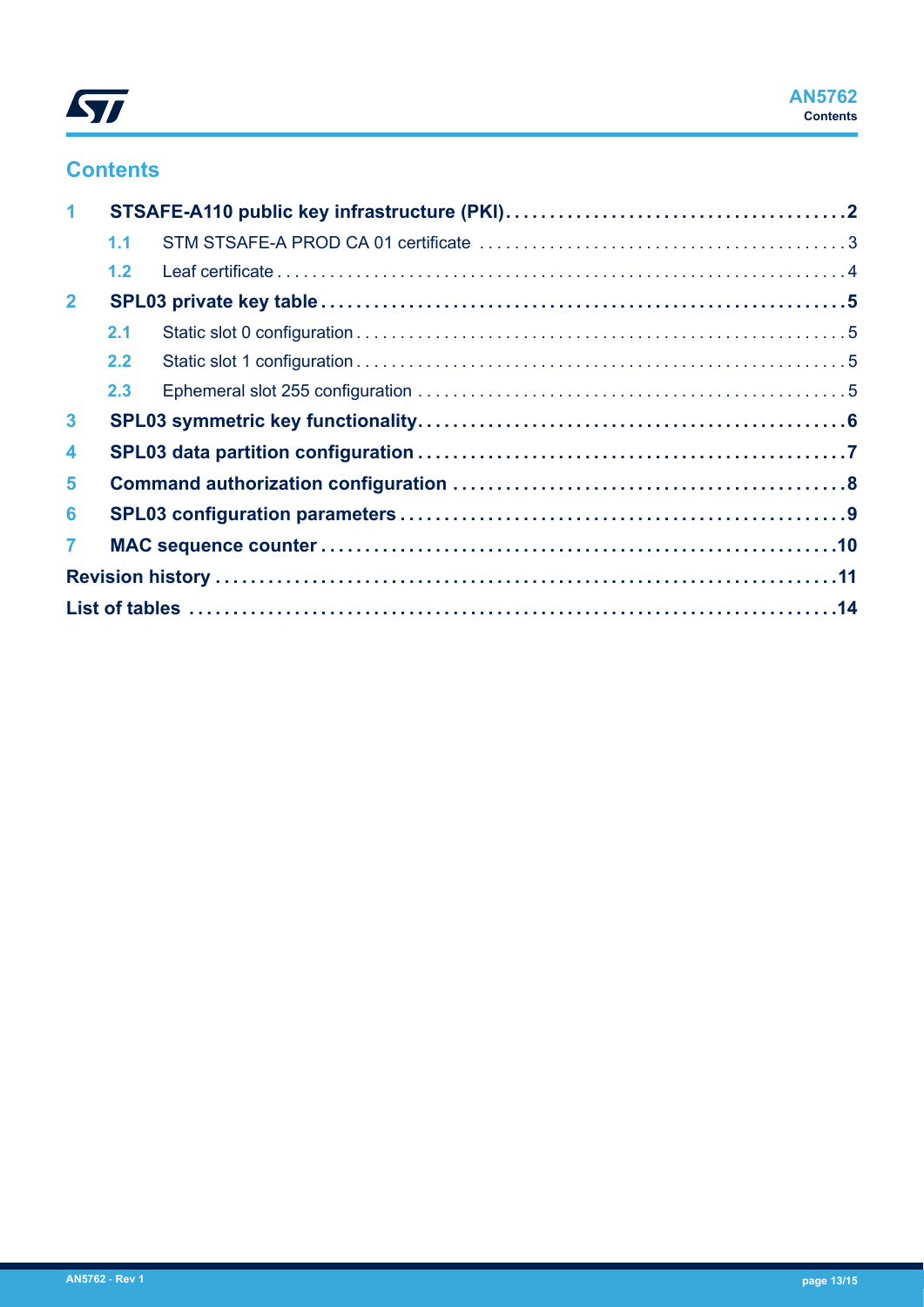<span id="page-13-0"></span>

# **List of tables**